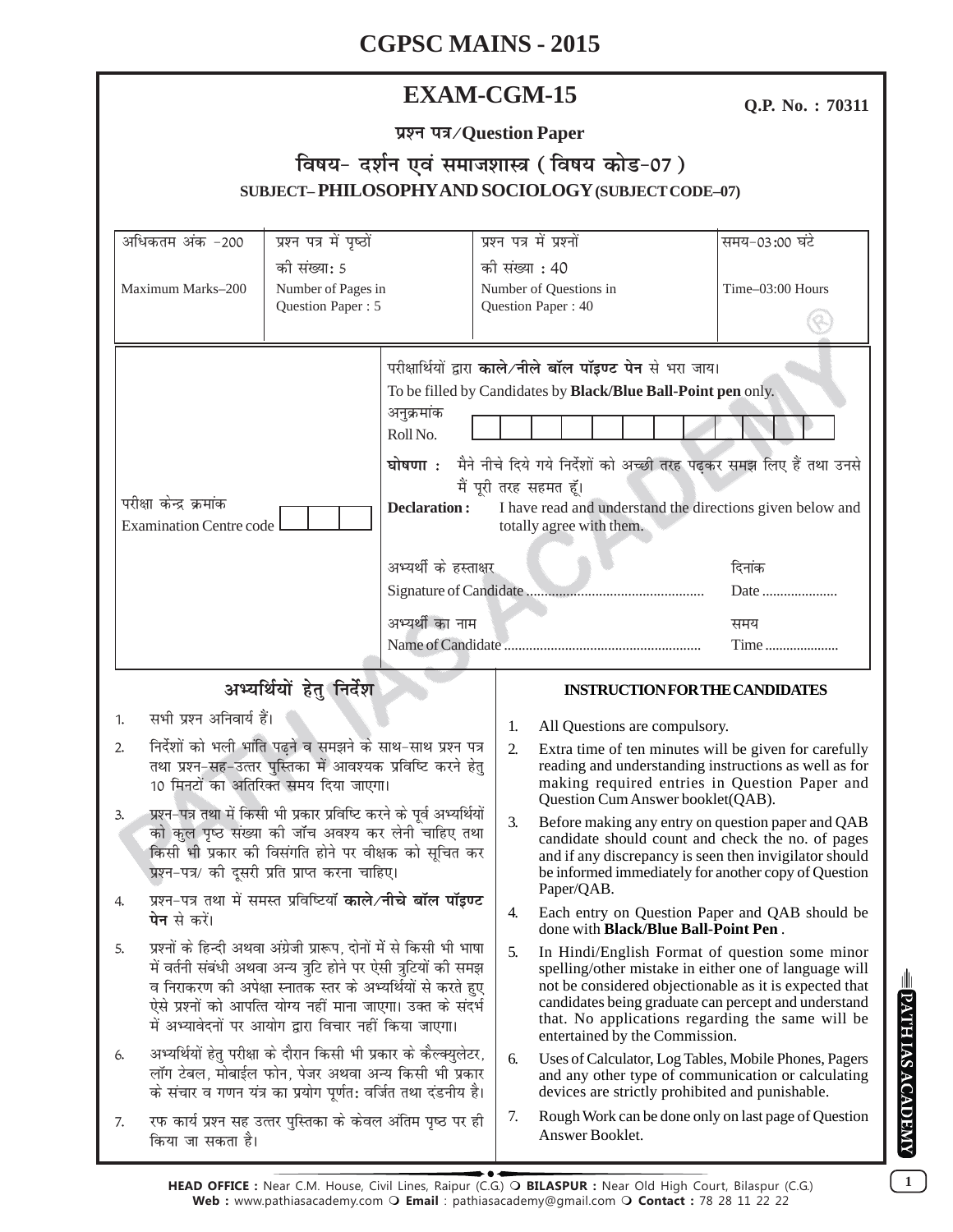### खण्ड-1

### SECTION-1

## (उत्तर की शब्द सीमा-30, अंक-02)

CADEA

### भाग $-1$

क्या दर्शन सभी विषयों की जननी है ?  $1<sub>1</sub>$ 

Is Philosophy the mother of all subjects ?

जैन दर्शन के अनुसार 'त्रिरत्न' क्या है ?  $\overline{2}$ 

What are the "Triratnas" according to Jain Philosophy?

योग साधना के बहिरंग साधन क्या है ?  $\overline{3}$ .

What are the external means of yoga practice?

क्या धर्म और दर्शन परस्पर पुरक है ?  $\overline{4}$ .

Is religion and philosophy complementary?

## भाग -2

- संस्कृतीकरण से आप क्या समझते हैं ?  $1.$ What do you mean by Sanskritization?
- $\overline{2}$ वस्तुनिष्ठता की अवधारणा स्पष्ट कीजिए। Clarify the concept of objectivity.
- सामाजिक असमानता क्या है ?  $\mathcal{F}_{\mathcal{L}}$

What is social inequality?

जनरीति एवं लोकाचार के बीच अन्तर बताइये।  $\overline{4}$ . Differentiate between folkways and mores.

## भाग -3

' लिंगोजात्रा' पिछले वर्ष किस स्थल पर मनाया गया था ? लिंगोजात्रा का संक्षिप्त परिचय लिखें। 1.

In which place the 'Lingojatra' was celebrated last year? Write a short introduction of 'Lingojatra'.

मुरिया जनजाति द्वारा बजाये जाने वाले दस प्रमुख वाद्य यंत्रों के नाम लिखिए।  $\overline{2}$ 

Write the names of 10 musical instruments played by the Muria Tribe.

पहाडी कोरवाओं में कृषि से संबंधित त्योहारों की चर्चा कीजिये।  $\mathcal{F}_{\mathcal{L}}$ 

Discuss the festivals related to agriculture among the Hill korwas.

गोत्र को परिभाषित कीजिये।  $\overline{4}$ 

Define "Clan".

## भाग -4

बस्तर का 'घडवा शिल्प' क्या है ?  $1.$ 

What is the Bell Metal Art of Bastar?

 $\overline{2}$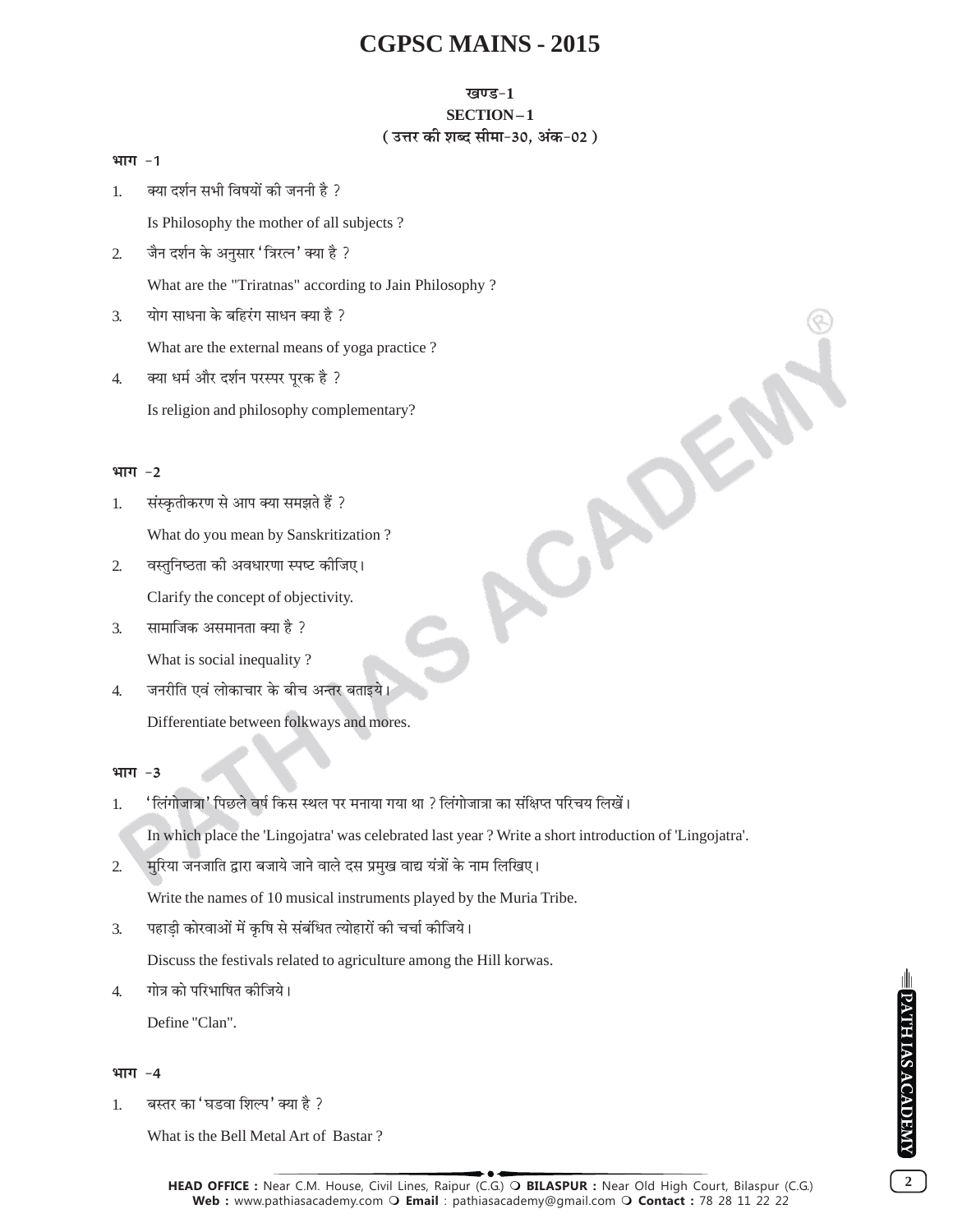$\overline{2}$ स्वर्गीय देवदास बंजारे क्यों प्रसिद्ध थे ?

Why late Dewadas Banjare was famous?

करमा नृत्य कौन और कब करते हैं ?  $\overline{3}$ .

Karma dance is performed by Whom and when ?

लोकगाथा चंदैनी में किसकी गाथा गायी जाती है ?  $\overline{4}$ . In Folk Ballads whose story is sung in the Chandaini?

## भाग -5

तुरतुरिया किस कारण से प्रसिद्ध है ? 1.

For what reason "Turturia" is famous?

जैतखाम क्या है ?  $\overline{2}$ 

What is "Jaitkham"?

छत्तीसगढ़ के किन्हीं दो प्रसिद्ध राष्ट्रीय उद्यान का नाम बताइए।  $\overline{3}$ .

Write the name of any two famous National Park of Chhattisgarh.

छत्तीसगढ का शिवरीनारायण क्यों प्रसिद्ध है ?  $\overline{4}$ .

For what reason the 'Shivarinarayan' of Chhattisgarh is famous?

## ਸ਼ਕਾ ਵ $-2$ SECTION-2 ( उत्तर की शब्द सीमा-60, अंक-04 )

## भाग -1

क्यों भारतीय दर्शन के सम्प्रदायों का विभाजन आस्तिक एवं नास्तिक में किया जाता है ?  $\overline{5}$ .

Why the schools of Indian Philosophy divided into Astika and Nastika?

धर्मनिरपेक्षता क्या है ? 6.

What is Secularism?

#### भाग  $-2$

- नियमहीनता की अवधारणा बताइये। मर्टन ने इसके बारे में क्या कहा है ? 5.
	- Clarify the concept of Anomie. What Merton said about anomie ?
- सामाजिक नियंत्रण में कानून की भूमिका स्पष्ट करो। 6.

Elaborate the role of law in social control.

## भाग -3

स्थनान्तरित कृषि पर टिप्पणी लिखिये। 5.

Write a note on 'Shifting Cultivation'.

 $3<sup>1</sup>$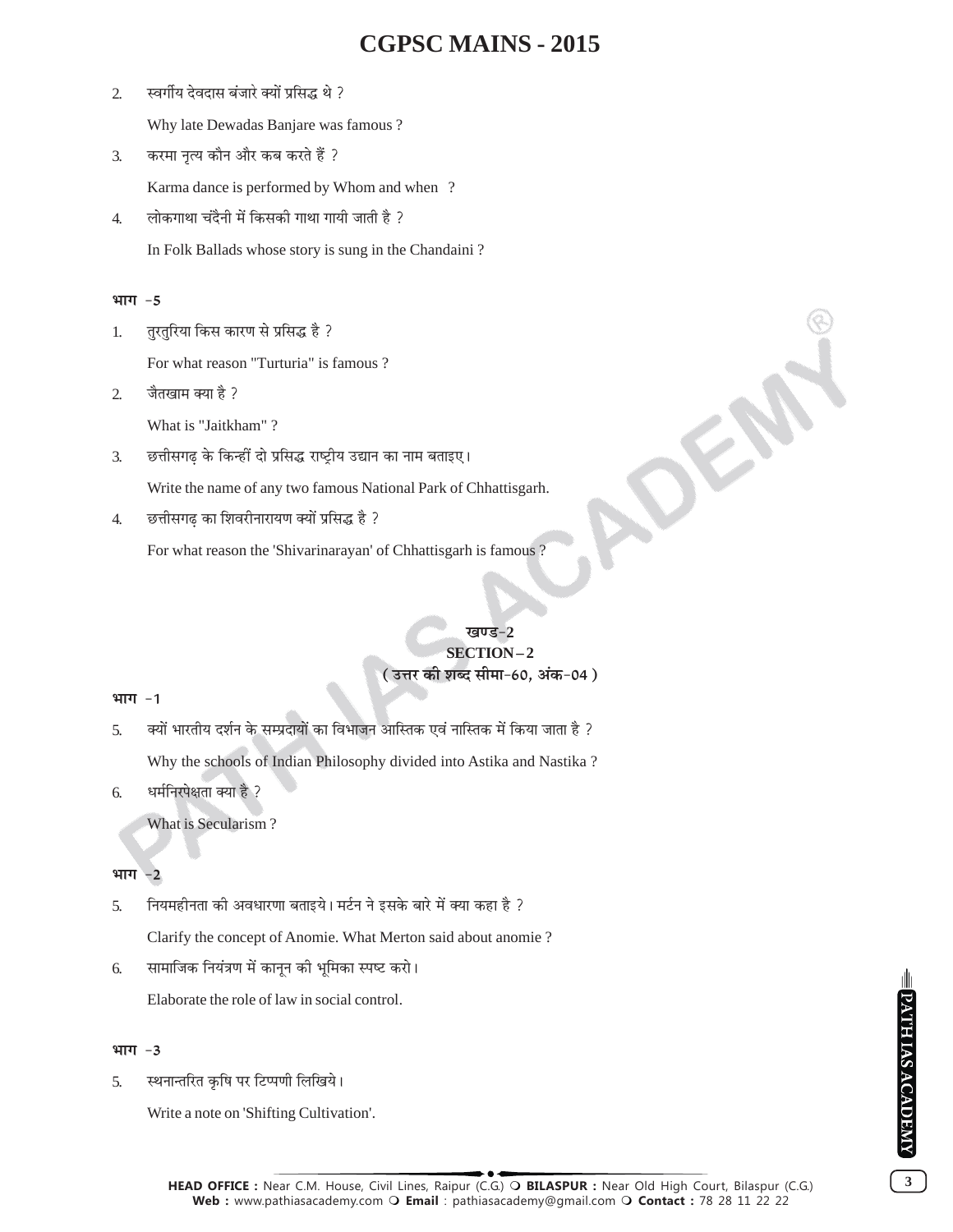''धूमकुरिया'' किस जनजाति से संबंधित है ? एक संक्षिप्त टिप्पणी लिखिये। 6. With which tribe "Dhoomkuriya" is associated ? Write a short note.

### भाग -4

'चक्रधर समारोह' पर संक्षिप्त टीप लिखिए। 5.

Write a short note on "Chakradhar Samaroh".

''गौरा उत्सव'' का संक्षिप्त वर्णन कीजिए। 6

Provide a short description on "Gaura festival".

## भाग -5

छत्तीसगढ का शिमला किसे कहा जाता है ? वह क्यों प्रसिद्ध है ?  $\overline{5}$ .

Which is known as the "Shimla of Chhattisgarh"? Why it is famous?

''हरतालिका'' का क्या महत्व है ? 6.

What is the significance of "Hartalika"?

## खण्ड-3 SECTION-3 ( उत्तर की शब्द सीमा-100, अंक-08

### भाग -1

भारतीय एवं पाश्चात्य दर्शन का तुलनात्मक अध्ययन प्रस्तुत कीजिये। 7. Give a comparative account of Indian and Western Philosophy.

## भाग -2

समाजीकरण की अवधारणा स्पष्ट करो। इसके प्रमुख अभिकरण बताइये। 7. Clarify the concept of socialization. Discuss its major agencies.

## भाग -3

जनजातियों में शिक्षा के निम्नस्तर के लिये प्रमुख उत्तरदायी कारकों की चर्चा कीजिये।  $7.$ 

Describe the major responsible factors for the low level of education among the tribes.

### भाग -4

छत्तीसगढी लोकनाटय 'गम्मत' पर टिप्पणी लिखिए।  $7<sub>1</sub>$ Write note on Chhattisgarhi folk theatre 'Gammat'.

#### भाग $-5$

बस्तर का दशहरा पर टिप्पणी लिखिए। 7.

Write a note on "Bastar Dashahara".